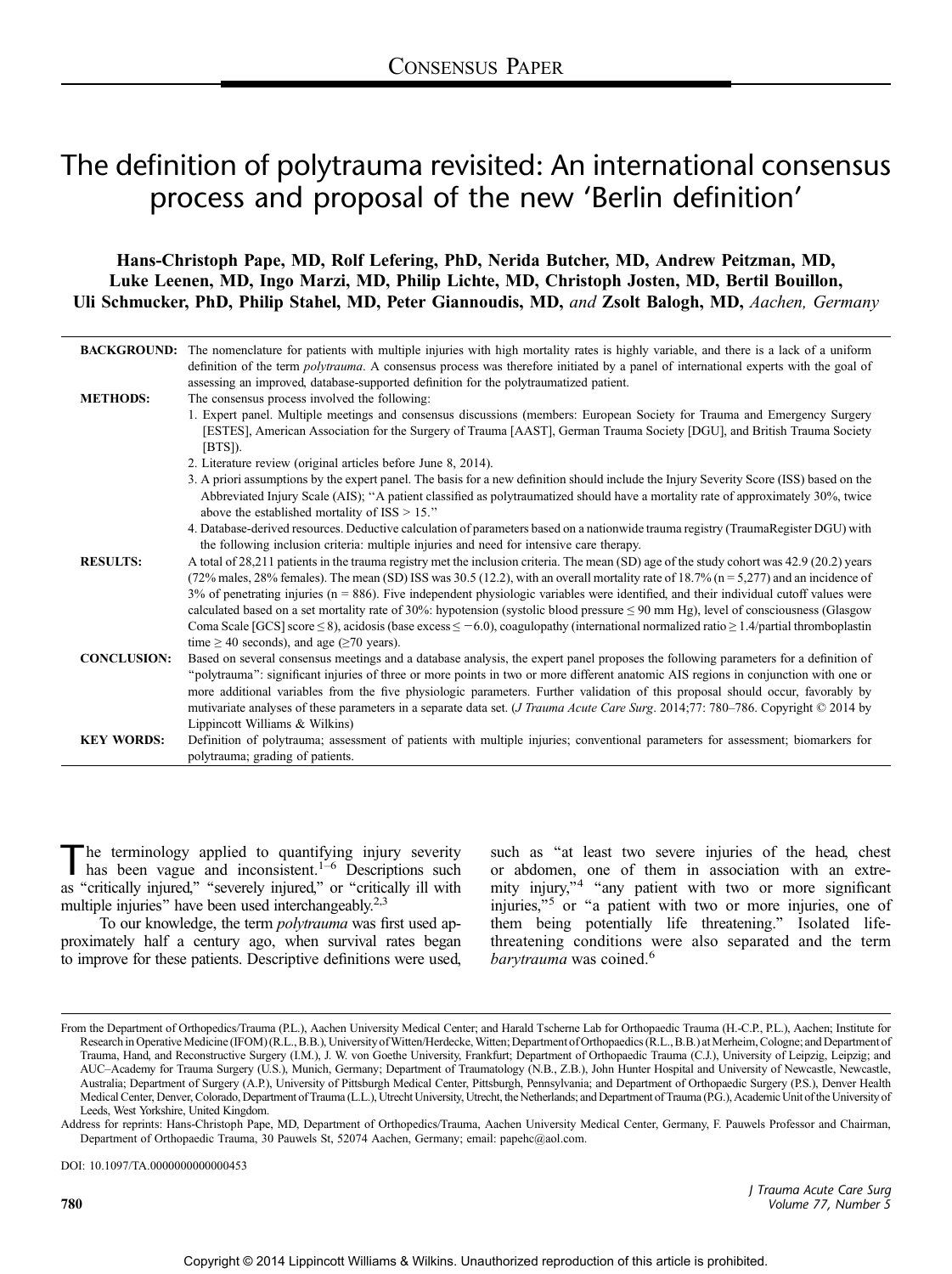The Injury Severity Score  $(ISS)^7$  is the basis for most assessments of trauma patients and continues to be recommended by the American College of Surgeons' Committee of Trauma (ACS COT), The Trauma Outcome Research Network (TARN, GB), the German Trauma Registry (GTR), and the Australasian Trauma Society (ATS). The Major Trauma Outcome Study (MTOS) provided the first large-scale data that helped develop specific objective parameters to assess the polytrauma patient.<sup>1</sup> Physiology-based scoring systems included the description of the ''lethal triad''to differentiate stable from unstable and ''in extremis'' patients.8 This terminology has been later expanded to describe patient subsets, such as the "borderline" polytrauma patient.<sup>9,10</sup>

Today, the most widely disseminated definitions continue to rely on the basic concept of a combination of injuries that cause a life-threatening condition. $4-6$  However, this approach is characterized by a lack of objective quantitative measures and represents Level IV evidence only.

For these reasons, an international panel of physicians met multiple times to refine the existing descriptions. The objective was to discuss current descriptions and possibly describe parameters to define the critically injured patient (polytrauma) with the potential for unrestricted application.<sup>11</sup>

This article summarizes the results obtained during the process of four subsequent years of progressive meetings, scientific sessions, consensus discussions, and trauma registry analyses.

#### PATIENTS AND METHODS

#### Consensus Process

A series of scientific sessions and meetings were held under the auspices of several societies as follows: American Association for the Surgery of Trauma (AAST), European Society for Trauma and Emergency Surgery (ESTES), German Trauma Society (DGU), British Trauma Society (BTS), New Zealand Association for the Surgery of Trauma (ANZAST).

Following scientific sessions in conjunction with the Annual ESTES meeting in Brussels, (May 15, 2010) and Milan (April 27, 2011), the panel of authors decided upon a formal subsequent consensus conference to be held in Berlin, Germany.

In preparation for the Berlin meeting, numerous discussions and telephone conferences were held. A group of experts was then invited to participate in the process. The invitations were based on expertise in the field (assessed by number and quality of original publications), willingness to contribute to a longstanding process, response to the invitations by e-mail, and availability to join the meeting in Berlin.

The meeting was held on May 11 and 12, 2012, in Berlin, Germany, and resulted in a draft consensus definition. This was reconfirmed during several interactions and additional calculations of the database. Further recalculations of the database were performed to reach the final consensus as documented in Table 1.

#### Prerequisites

The panel decided on the following prerequisites for the data selection; availability and completeness of data in large data sets, worldwide applicability, sensitivity, and specificity to describe the severely injured. These were then used to differentiate a core analysis of data.

#### TABLE 1. Time Course ''Definition of Polytrauma''

#### Premeeting Scientific Sessions

Kickoff session at ESTES 2010, Brussels

11th International Course on Polytrauma Management, Aachen, Germany Scientific Session at the ESTES, 2011, Milan

In-Person Discussions, March 1 to October 15, 2012

Meeting to discuss composition of expert panel group (Berlin, German Congress of Orthopaedics/Trauma, DKOU 2012)

Precirculation of preliminary timeline before DKOU 2012

Empirical Evaluation of Draft Definition

Review of published data

Invitations and Information for Panelists, October 1 to December 12, 2011 Precirculation of definitive timeline

Precirculation of topics

Precirculation of background materials

TR-DGU Data Analysis I, Deductive Draft Definition

Assembling of clinical cohort, Cologne, March 8, 2012

Berlin Consensus Conference, May 10/11, 2012

Day I: influence of trauma systems, issues to include or exclude systemic inflammatory response syndrome, current concepts

Day II: presentation of calculations from a nationwide database, discussion of draft definition, consensus on the issue of further calculations in the database

#### Teleconference, June 15, 2012

Consensus on database use for later validation (NTDB, TARN, Australian Registry)

TR-DGU Data Analysis II, Deductive Draft Definition

Calculation of the final definition, Cologne, November 1 to December 7, 2012

In-Person Consensus Discussion at the 13th International Polytrauma Course, Aachen, December 8, 2012

Discussion on presentation of data

- Discussion on involvement of other databases
- Telephone Conference, March 8, 2013

Consensus on modality of manuscript publication

Permission to use all requested databases for validity assessment

Multiple Communications by E-mail, Telephone to Improve and Consent the Berlin Definition (following September 16, 2013)

#### Preparative Literature Review

A review of the literature was performed on the available definitions of polytrauma. The following MeSH headings were applied to the literature search: Abbreviated Injury Scale, Injury Severity Score, algorithms, clinical coding/methods, consensus, Germany/epidemiology, incidence, multiple trauma/diagnosis, Multiple Trauma/epidemiology, observer variation, prospective studies, registries, trauma centers/statistics & numerical data, United States/epidemiology, Injury Severity Score. All original articles were included if published within January 1, 1940, and May 8, 2012. No language restrictions were applied. This review served to determine pertinent parameters and cutoff values for the definition of the trauma patient ''at risk.''

#### Data Acquisition

A National Trauma Registry (TR-DGU, version 2012) was used. In this registry, severely injured patients are documented prospectively by hospitals included in the German Trauma Network (www.traumaregister.de). Data from the registry was assessed at four different time points (Table 1): (1) before the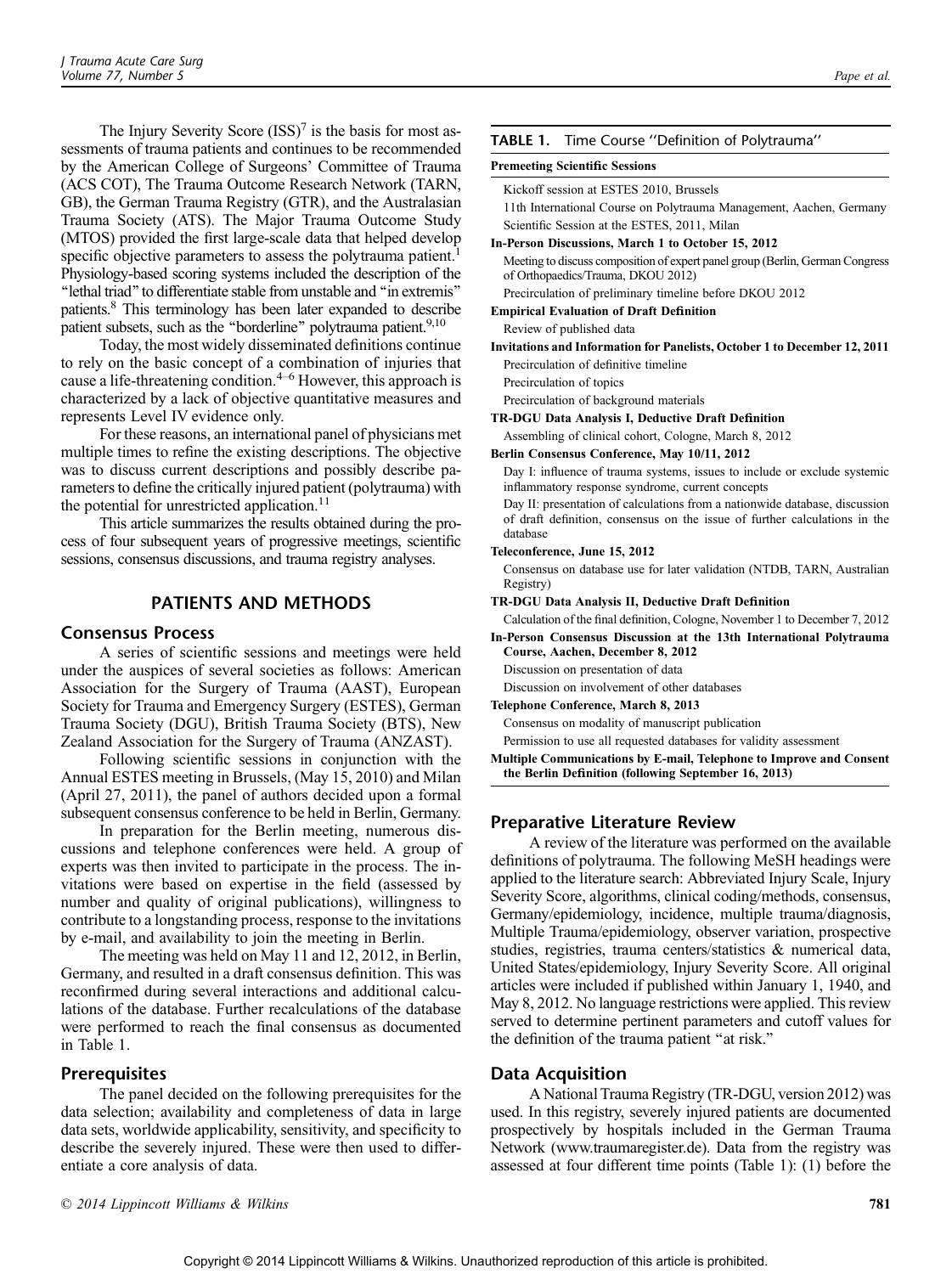Berlin meeting to analyze the raw data set and feasibility of the selected parameters; (2) during the Berlin meeting (May 2012) to address the individual cutoff values; and (3) before and after the 13th International Polytrauma Course (Aachen, December 2012) to calculate the final score values.

During the inclusion period, a change in documentation occurred for parameters indicative of hemostasis. Therefore, in patients with missing international normalized ratio (INR) data, a relative measure of thromboplastin time (''Quick value''  $[Q]$  was used, expressed as percentage of normal activity) was used as follows: the value was approximated by the formula  $0.4 + (58 / Q)$ .

# Inclusion Criteria

Patients from the TR-DGU were extracted if they fulfilled the following criteria: admission to an intensive care facility and multiple injuries

# Definitions

Mortality was defined as in-hospital mortality.

# Complications

Clinical complications included those documented in the registry, such as organ failure and sepsis. The information obtained through this process served as a basis for the discussions during the consensus meeting held in Berlin, Germany, on May 11/12, 2012.

# Cohort Assembly

Based on the literature review, multiple studies from the Australian group,<sup>11</sup> preparative in-person meetings (C.J., I.M., H.-C.P.), and the expert session in Berlin, the following eligibility criteria were selected for suitability of the database to be used: (1) large multicenter cohort, (2) availability of data known to be relevant for outcome (namely indicators of hemorrhagic shock, resuscitation data, laboratory results) and mortality, and (3) inclusion of basic trauma scoring values.

The panel identified several data sets to be generally acceptable: the National Trauma Data Bank (NTDB, United States), the German Trauma Registry (TR-DGU), the Dutch Trauma Registry, the New South Wales Trauma Registry (Australia).

Empirical considerations lead to preliminary draft definitions: pilot data based on single institutions showed the potential feasibility of Abbreviated Injury Scale (AIS) score greater than 2 in two body regions, the potential hurdles with inclusion of systemic inflammatory response syndrome data, and the low interrater and intrarater agreement of the expert opinion-based subjective definition.<sup>12</sup> The resulting information was used to perform further calculations on the variables deemed to be available worldwide.

# General Considerations and Prerequisites Addressed During the Berlin Meeting

During the meeting, the initial questions addressed by the expert group were as follows:

When is the best time to define a patient as a multiply injured/ polytraumatized?

Who is the best trained expert to do this?

How can feasibility be maintained while accuracy is improved?

# Timing of the Diagnosis of Polytrauma

On-scene assessment might be useful to initiate trauma team call and triage; however, the panel agreed that it is not useful for defining polytrauma. In-hospital diagnosis should be made before ICU admission because it is affected by treatment and includes the systemic patient response.<sup>13</sup> Therefore, the diagnosis of polytrauma should be made on the first day of the hospital stay after completion of initial diagnostic procedures.

# Description of the Best Expert to Diagnose Polytrauma

The panel considered the assessment by police or other nonmedical personnel of little use for medical definition because of a lack of specificity.<sup>14</sup> It was agreed upon that ideally, the diagnosis is made by an expert that has completed his or her trauma fellowship and has fulfilled specific courses, such as Advanced Trauma Life Support (ATLS), www.atls.com), or the Polytrauma Course, www.polytraumacourse.com).

# Clinical Scores

The panel agreed that any practicable definition of polytrauma should be applicable prospectively, that is, early after patient admission. Anatomic scoring was selected as the basis for assessment and for optimal standardization. Because the precise ISS is difficult to calculate during the patient management in the emergency department, it was favored unequivocally that AIS score greater than 2 in two body regions can be reliably recognized by a clinical expert shortly after admission. It has previously been discussed that the parameters providing the most stable sensitivity and specificity in terms of mortality are documented soon after admission.<sup>15</sup>

# Parameters: Pathologic Conditions and Ancillary Variables

The selection of variables was assessed in preparation for the Berlin consensus meeting during a database evaluation for the TR-DGU in Cologne, on September 12, 2012. The lead author and the second author of this article met to assess the feasibility of variables selected in a previous literature search. The search included criteria used by the ACS COT, data from the Major Trauma Outcome Study, certain parameters suggested previously to define polytrauma,<sup>1,16</sup> and additional parameters previously used to assess these patients. Among these are the GCS score and certain physiologic criteria.<sup>16,17</sup> It lists certain valuable combinations of parameters, such as an ISS of 16 points or greater, two body regions with an ISS of 3 or greater, the use of an ISS of 16, and one or more additional altered physiologic parameters.<sup>18</sup> On the basis of this information, the panel present at the Berlin meeting decided on the threshold levels, as described in the following section.

# Threshold Levels of Mortality

Currently, the ISS is used as a standard anatomic classification of injury severity in major trauma centers across the United States, many European countries, and Australia. The threshold level to determine a severely injured patient is usually an ISS of greater than 15 points. The mortality rate for the patient population used to be  $20\%$  or greater.<sup>1,6</sup> Today, it is

**782 Example 2014** Lippincott Williams & Wilkins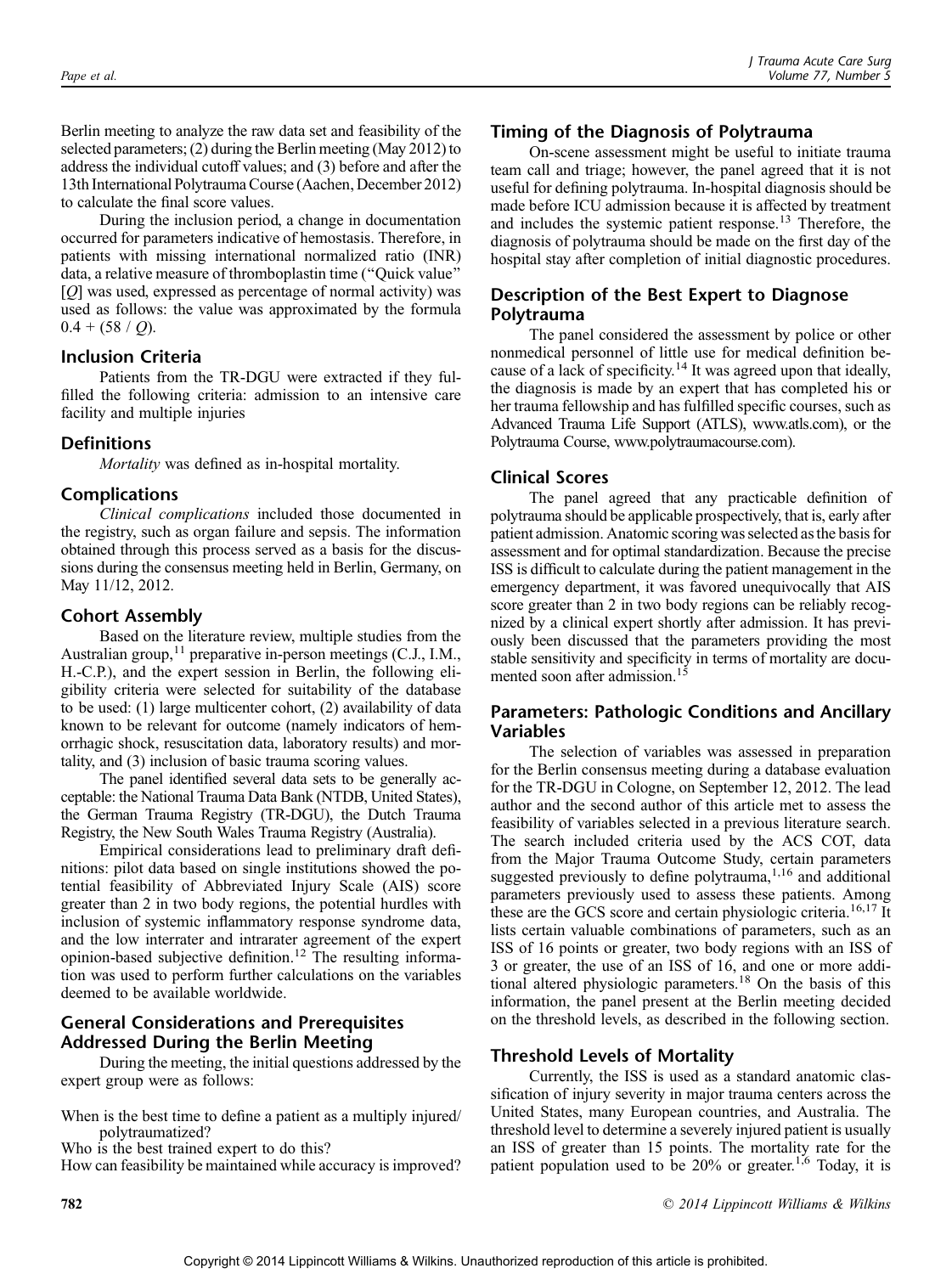considered to be considerably lower and ranges between 9% and 15%.19 Based on this information, the panel unanimously agreed that an expected mortality rate of approximately 15% should be used as threshold level.

# Criteria Used to Define a ''Relevant Change'' in the Clinical Condition

The assessment of the set mortality rates had been confirmed in the preliminary calculations of the registry. It was decided that the mortality rate to determine polytrauma should be double the value from the mortality rate of patients with an ISS of 16 points.

Therefore, after accounting for different variations of sensitivity, the panel decided that a mortality rate is most relevant when it accounts for approximately 30% for any of the parameters.

### Relevant Physiologic Parameters: Pathologic Conditions and Ancillary Variables

- Coma was defined as a GCS score of 8 points or lower.<sup>20</sup>
- Hypotension was defined as a systolic blood pressure of 90 mm Hg or lower.<sup>7</sup>
- Metabolic acidosis was defined as a base excess of 6 or lower.
- Coagulopathy was defined as a partial thromboplastin time (PTT) of 50 or greater or an INR value of 1.4 or greater.

The panel agreed that ancillary parameters should be minimized mostly because of the intention of global use of the definition and the availability in databases. Before the Berlin meeting, an assessment of old age was performed as ancillary parameter for the three variants, namely, 60 years, 65 years, and 70 years of age. This demonstrated that mortality rates justified the inclusion of older than 70 years as an ancillary parameter. The panel reconfirmed the cutoff value of old age to be 70 years or older during the Berlin meeting.

# Draft Consensus Definition

As part of the Berlin meeting, the prerequisites for the definition were selected as follows:

Based on several presentations during the meeting and a discussion on the requirements of the definition, all panel members agree on the following prerequisites:

- 1. A combination of injury severity, physiologic changes, and/or a relevant physiologic change (as defined earlier) in the clinical condition seem to be useful and should be applied.
- 2. The initial workup should be performed in the German Registry, followed by a reassessment in any large registry.
- 3. At least two body regions should be injured, thus requiring an AIS score of 2 points or greater in two or more body regions.
- 4. The panel unanimously decided that additional parameters are required to allow for a definition of polytrauma.
- 5. The weight of any selected parameter should be clinically relevant in terms of contributing to increased mortality.

#### Final Consensus on the Data

The results were presented to the panel during the 13th International Polytrauma Course in Aachen, Germany, on November 30 and December 1, 2012. It was agreed upon that the registry data should be used for the Berlin definition of

 $\odot$  2014 Lippincott Williams & Wilkins 783

TABLE 2. Demographic Data of Patients Included in the Study With an ISS of 16 or Greater in Two or More Body Regions

| <b>Variable</b>                          | Unit               | Data                 |
|------------------------------------------|--------------------|----------------------|
| No. cases                                | Patients           | 28,211               |
| Age, mean (SD)                           | Years              | 42.9(20.2)           |
| <b>Sex</b>                               | Male               | $72\%$ (n = 20,433)  |
| Mechanism of injury                      | Penetrating        | $3\%$ (n = 886)      |
| Incidence of intensive<br>care treatment |                    | $93\%$ (n = 26,130)  |
| ISS, mean (SD)                           | Points             | 30.5 (12.2)          |
| Maximum AIS score<br>(MAIS)              | 3 points           | $29\% (n = 8,212)$   |
|                                          | 4 points           | $40\%$ (n = 11,362)  |
|                                          | 5 points           | $29\% (n = 8,207)$   |
|                                          | 6 points           | $2\%$ (n = 430)      |
| AIS                                      | Points             |                      |
| Head injuries                            | AIS score $\geq$ 3 | $54\%$ (n = 15,279)  |
| Thoracic injuries                        | AIS score $\geq$ 3 | $67\%$ (n = 18,824)  |
| Abdominal injuries                       | AIS score $\geq$ 3 | $25\%$ (n = 7,005)   |
| <b>Extremity injuries</b>                | AIS score $\geq$ 3 | $44\%$ (n = 12,290)  |
| Mortality rate                           |                    | $18.7\%$ (n = 5,277) |

Mean (SD) for metric variables and n (%) for counts.

polytrauma and that the results should be assessed by other databases, such as NTDB, the Dutch Trauma Registry, and the Registry from New South Wales. The consensus process included further telephone conferences and e-mail communication.

# Statistical Analysis

#### Panel Decisions

Data from the TR-DGU were used to allow subjective decision making regarding the severity of injuries. Continuous variables are presented as means and SDs. Frequencies are presented as percentages with numbers of records available in the database.

#### Database Calculations

Data were tested for normal distribution. Nominally scaled variables were tested using  $\chi^2$  analysis. Proportions were evaluated using the Yates-corrected statistics. The relative risks of death of the conventional parameters tested were calculated individually and expressed in odds ratios. The association between conventional parameters and death was evaluated using univariate analysis. Statistical significance was assumed at  $p \le 0.05$ . All calculations were performed using a statistical software package (SPSS, version 20, IBM Inc., Armonk, NY). The number of candidate criteria fulfilled per patient record was also used to build subgroups of patients and to calculate mortality rates.

#### RESULTS

Table 1 describes the time course of the consensus process. The first scientific session was held during the ESTES meeting in Brussels (May 15, 2010), followed by multiple meetings, telephone conferences, and group discussions.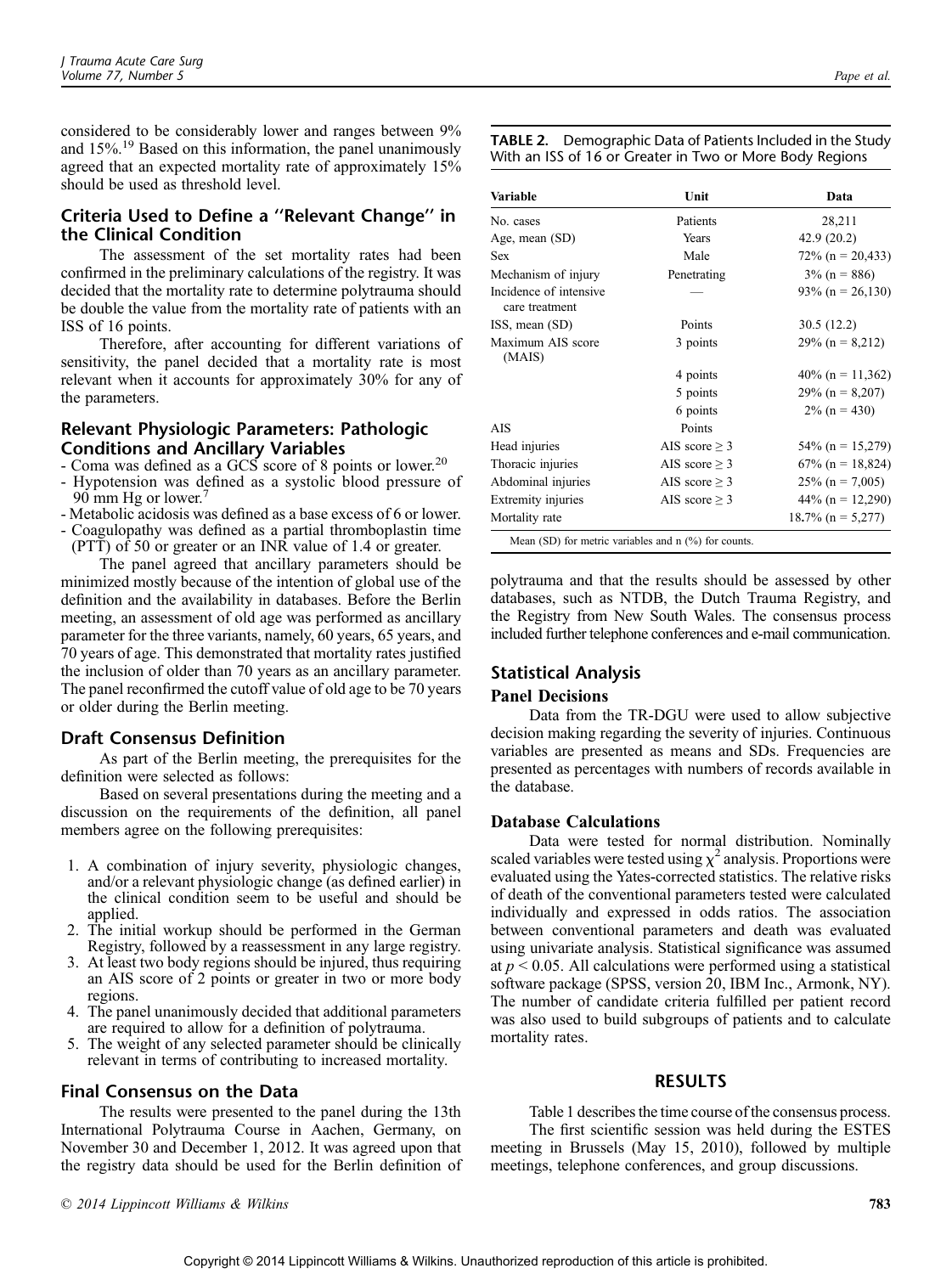|           | <b>TABLE 3.</b> Prevalence of Five Selected Pathologic Conditions/ |
|-----------|--------------------------------------------------------------------|
|           | Ancillary Parameters Associated With Increased Postinjury          |
| Mortality |                                                                    |

| Ancillary<br>Variable/<br>Parameter | Criteria                                                                            | Incidence | No.<br><b>Patients</b> | Mortality | Odds<br>Ratio |
|-------------------------------------|-------------------------------------------------------------------------------------|-----------|------------------------|-----------|---------------|
| Age                                 | $\geq 70$ y                                                                         | 13.0%     | 3,661 of<br>28,071     | 38.0      | 2.99          |
| Unconsciousness                     | $GCS$ score $\leq 8$                                                                | 34.6%     | $9,232$ of<br>26,657   | 38.3      | 4.17          |
| Hypotension                         | Systolic blood<br>pressure $\leq$<br>90 mm Hg,<br>preclinical<br>or on<br>admission | 29.5%     | 7,955 of<br>26,923     | 35.3      | 4.90          |
| Acidosis                            | Base excess<br>$<-6.0$                                                              | 24.9%     | 3,764 of<br>15,117     | 38.3      | 3.32          |
| Coagulopathy                        | $PTT > 40$ s or<br>$INR \geq 1.4$                                                   | 26.2%     | $6,316$ of<br>24,143   | 38.4      | 5.81          |

From January 1, 1993, to December 31, 2010, 67,782 patients were documented in the registry. Among these, 43,175 had experienced multiple injuries. The exclusion of all transferred patients left 34,547 patients for further evaluation. Following exclusion of patients with injuries with an AIS score of 2 points or less ( $n = 6,336$ ), 28,211 patients were included in the present study.

Table 2 lists the study population and basic demographic data from the patients.Within the study population, the following distribution of mortality rates associated with incidences of injured body regions was found: 11.8% when at least 2 AIS injuries with 3 points or more<sup>16</sup> in two body regions were affected,  $28.3\%$ for three body regions, 37.4% for four body regions, and 58.0% for five body regions.

Table 3 documents the prevalence of the five physiologic parameters identified to be associated with increased mortality rates and the odds ratios for death. Univariate mortality analysis revealed threshold levels for the five parameters



Figure 1. Cutoff points for in-hospital mortality rates based on various values for the GCS.



Figure 2. Documentation of mortality rates depending on the number of pathologic conditions/ancillary variables.

as follows: age of 70 years or greater, 38.0%; acidosis, 38.8%; coagulopathy, 48.3%; GCS score of 8 points or less, 38.3%; and hypotension, 35.3%.

Figure 1 describes mortality rates for different thresholds of the GCS values. The optimal cutoff point that leads to a mortality rate twice as high as in the whole group was a value of 8 points or less. A similar approach was performed for each of the criteria listed in Table 3.

Figure 2 lists the prevalence of pathologic values and ancillary parameters. The highest prevalence was found when one parameter was involved (38.5%), and the lowest prevalence occurred when all five parameters were involved (0.3%).

The parameters deemed to be relevant for an improved definition of polytrauma are as follows: ISS of greater than 15 points, AIS score of 3 or greater in at least two body regions and at least one of five standardized pathologic conditions, (hypotension [systolic blood pressure  $\leq 90$  mm Hg], unconsciousness [GCS score  $\leq$  8], acidosis [BE  $\leq$  -6.0], coagulopathy [PTT  $\geq 40$  seconds or INR  $\geq 1.4$ ], and age  $\geq$  70 years]).

#### **DISCUSSION**

Trauma continues to be the leading cause of death worldwide in young individuals younger than 40 years, associated with the highest socioeconomic impact on society. In blunt injuries, those leading to the biggest long-term impact on quality of life are traumatic extremity amputations and spinal cord injuries.<sup>21,22</sup>

The value of a reliable assessment of patients with polytrauma can be manifold. It may serve as a basis for scientific, socioeconomic, quality-control, and educational purposes. For clinicians, it may help facilitate adequate distribution of in-hospital resource allocations, such as availability of operating rooms and intensive care unit beds. $^{23}$ 

The current article has both strengths and limitations.

1. The panel decision to use the ISS for practicability may be judged as a limitation. Some authors downplayed the importance of ISS and argue that mortality is better predicted by describing the patient's worst injuries.<sup>9</sup> Others used variations of the ISS to account for shortcomings in the representation of multiple injuries to the same body region. However, none of

**784 Example 2014** Lippincott Williams & Wilkins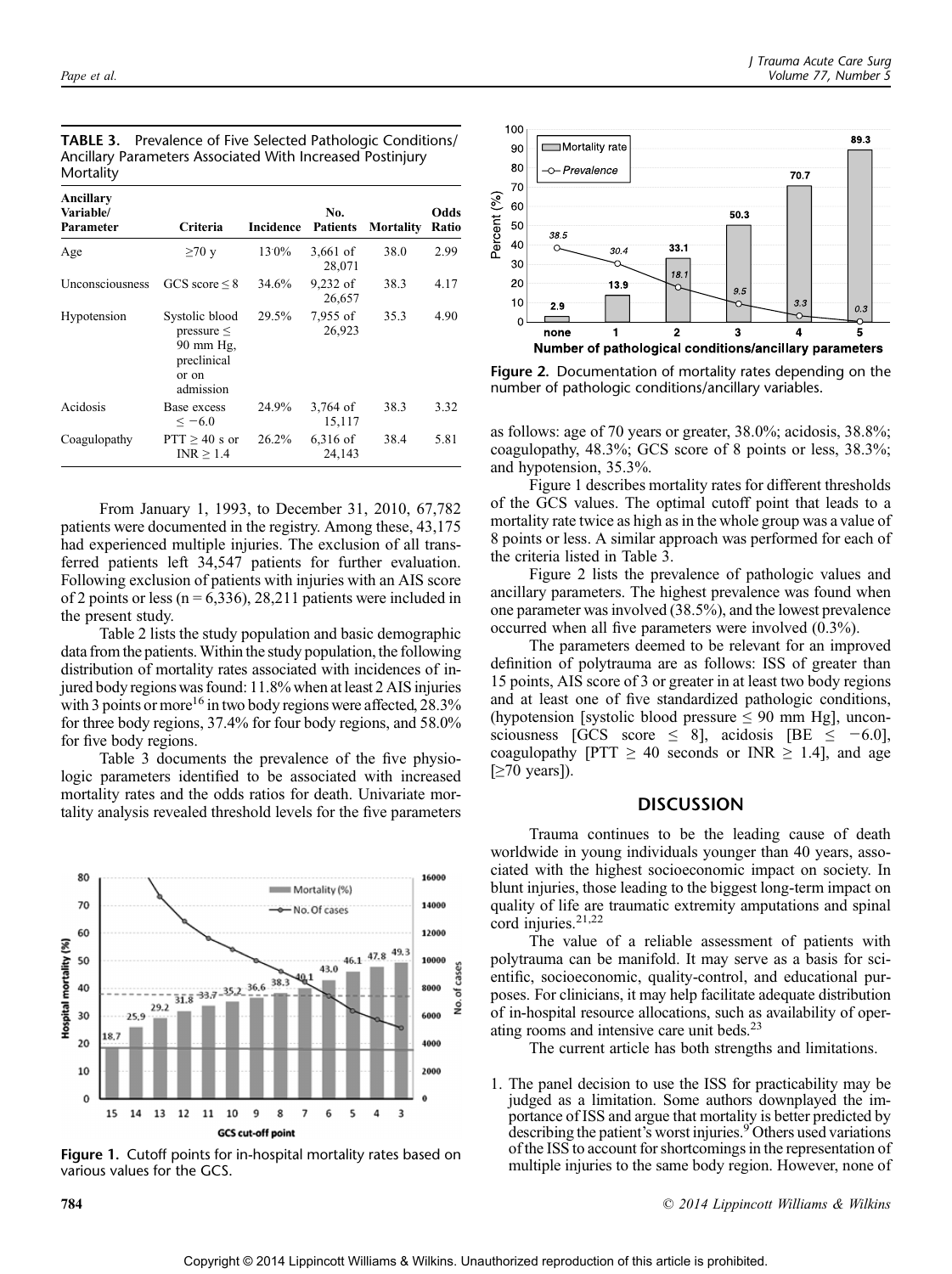these initiatives represented a breakthrough. Likewise, most international databases and many registries use the ISS rather than other coding systems (e.g., International Classification of Diseases [ICD]). It has therefore been suggested to use risk-adjusted levels of scores and/or parameters, as performed in the current consensus process of the Berlin definition. Among these, it is unclear whether anatomically derived general scoring systems such as ISSs outweigh those that purely describe local changes.24

With the addition of other physiologic variables on top of the injury scoring, a sustained increase in coverage of mortality occurred. This finding concurs with previous studies.<sup>12,16</sup>

Moreover, when using the ISS threshold of greater than 15 points, an 18.7% mortality rate was found, independent of any of the five additional parameters used. As soon as one other physiologic parameter was added, a reliable set of data revealed mortality rates of 35% to 38%, as deemed clinically relevant to the panel. Therefore, patient data seem to support the expert opinion.

- 2. One may also argue whether the selection of the additional parameters and ancillary variables was adequate. The ''Inflammation and the Host Response to Injury Collaborative Research Program'' gathered the most recent data on patients with severe injuries and stressed the importance of inflammation for the hospital course in severely injured patients.<sup>25</sup> However, none of the inflammatory parameters, such as interleukin 6 or other laboratory parameters indicative of inflammation values, are currently available in any large database. It was considered highly unlikely that any of these markers will be available for global application in the near future. Thus, it seemed to be justified not to consider them in the current analysis. This approach is supported by the fact that similar parameters as used in the current setup have been successful in predicting outcome<sup>12,16</sup> and by other groups that studied the risk of adverse effects during the hospital course.<sup>9,19</sup>
- 3. A priori selection of mortality rates to identify patients in a lifethreatening condition should not have been performed. Yet, the panel that convened in Berlin was under the impression that clinically relevant thresholds for mortality levels are the missing link for database-confirmed values. The a priori use of certain values seems to be supported by previous empirical approaches.25 Therefore, it was felt that the current approach was appropriate for the current status of documentation. Nevertheless, we anticipate that future clinical research using a model of definition development may rely on parameters of inflammation in the future.
- 4. During the consensus meeting in Berlin, the sensitivity issues of the selected parameters were considered as well. While using the ISS as the only parameter would have been easier, the panel felt that the addition of other physiologic parameters greatly increased the sensitivity and specificity. Similar effects had been described elsewhere.<sup>26</sup> Furthermore, the usability of physiologic parameters has been proven in previous databases. Kondo et al. examined the data sets from 35,732 patients of 115 hospitals from the Japanese national trauma database. They documented a good predictive power for GCS, age, and systolic blood pressure in terms of mortality.

5. The data set was not divided into a development and a validation group. Therefore, validation will have to be undertaken in a separate analysis using another database.

Among the strengths is the use of a database that summarizes data from institutions committed to perform optimal trauma care:

- 1. All information available in the database are documented prospectively.
- 2. The database uses homogenous inclusion criteria by including only patients admitted through the emergency department and requiring intensive care therapy. The coding expertise is assessed both by computerized plausibility assessments and by regular feedback to every center. It is part of the quality assurance program involved in the certification process of the National Trauma Network, and the quality of documentation is accepted to be high.<sup>15,17</sup> In this line, Kilgo et al.<sup>27</sup> reconfirm that a high quality of data may be an issue in studies gathered from databases. Likewise, Moore et al.<sup>28</sup> state that the most important issue to address in registries is high-quality coding practices along with homogenous inclusion criteria. It is implied that some variables from the current database—those that could not be used because of a lack of availability and feasibility—may become more useful with future assessments.
- 3. Another issue is the quality of the data collected. Kondo et al.<sup>16</sup> report a 76% complete data set 27,154 in patients from a nationwide database. The authors conclude that this number seems to be within the normal range. Across several registries—including the one used for the current study—missing values for physiologic data seem to be a similar concern. Some authors therefore advised to use a multiple imputation model.<sup>26</sup> Kondo et al.<sup>16</sup> decided to eliminate all patients with missing data to improve the quality of documentation. The same approach was applied in the current study.

Given these prerequisites, the panel laid special emphasis on availability and completeness of data in large data sets, sensitivity, and specificity. Both the literature review and the database assessment confirmed that this approach leads to a sound association with mortality rates. The current definition thus seems to fulfill all criteria listed earlier, thus allowing for global application. One may argue that a pure expert consensus may offer certain advantages over empirical estimation of injury severity.29

Instead, it seems that the combination of a priori expert consensus, review of the literature, and a database analysis provides a more solid basis for a refined assessment. Similar concepts have been successfully applied by previous groups. Despite being more time consuming, a consensus process seems to provide an exceedingly durable statement.<sup>30</sup>

In summary, a consensus and database-supported definition of the polytraumatized patient is presented. The definition was tested using empirical data on outcome, namely, a mortality rate of 30% or greater. The database served to predict the value of multiple parameters, to refine the draft definition, and to include multiple parameters including accepted scoring systems and ancillary variables. The definition implies the following parameters: two injuries that are greater or equal to 3 on the AIS and one or more additional diagnoses (pathologic condition), that is,

 $\odot$  2014 Lippincott Williams & Wilkins 785